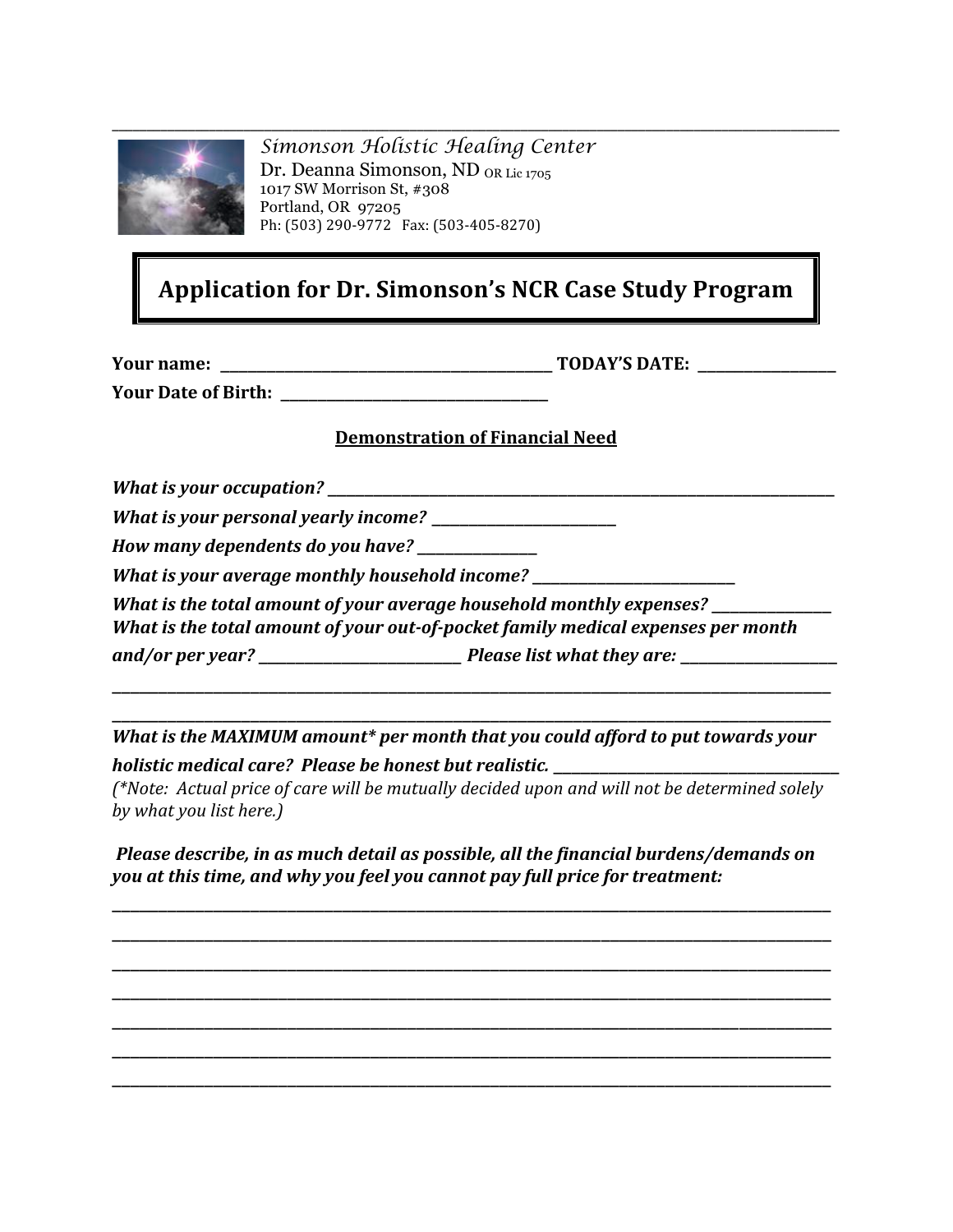#### **Demonstration of Appropriate Candidacy for NCR Treatment**

Have you had any head injuries? How many? Please list.

Please list any structural defects you may have, both congenital and acquired, esp. relating to the cranium or spinal column. Please indicate when and how problem began. (Examples: deviated septum, craniosynostosis, plagiocephaly, hereditary 

Please list/describe all personal injuries of significant impact or jarring effect (esp. to the spinal column and head).

Please describe, in as much detail as possible, why you believe you are a perfect candidate for NCR treatment: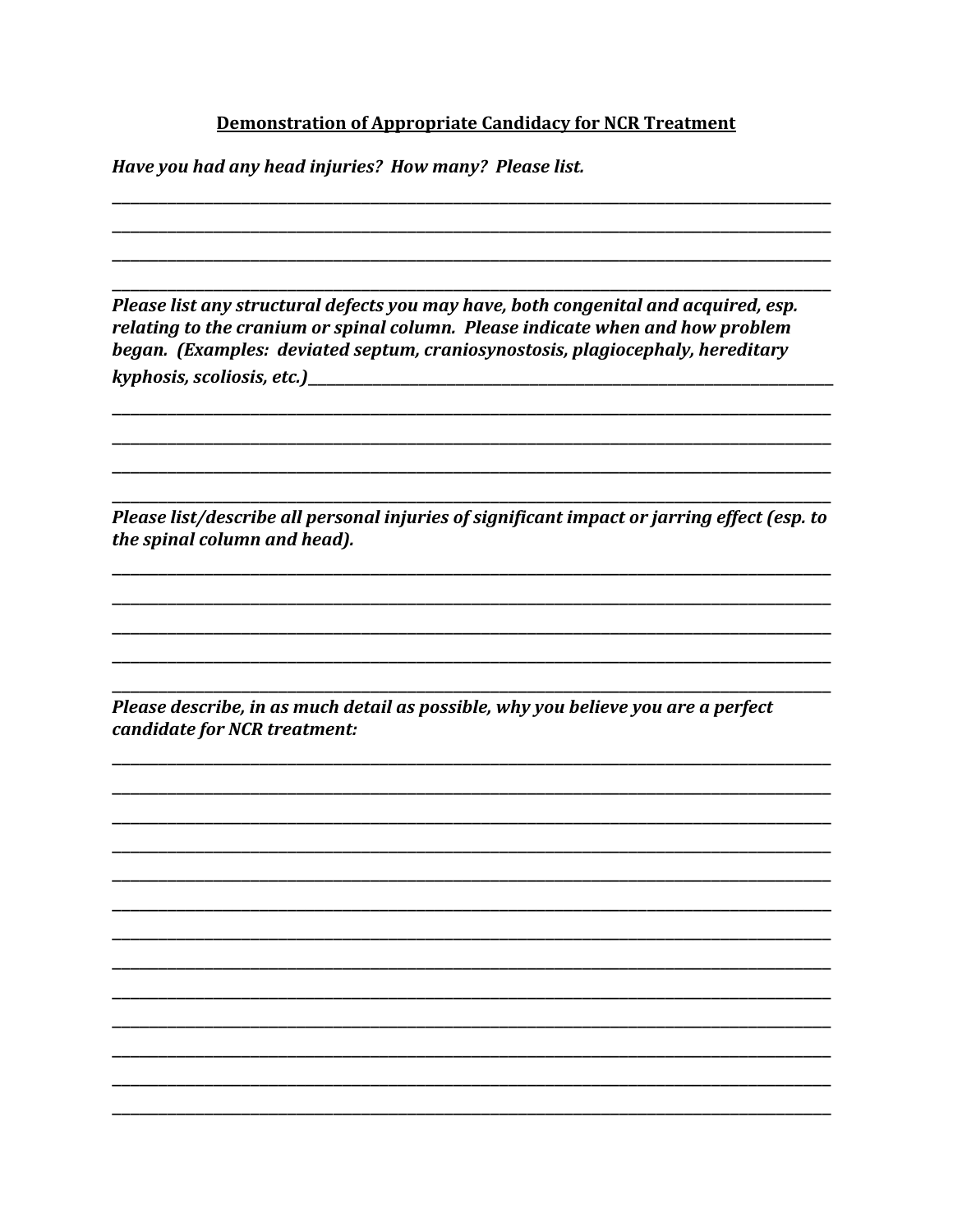### **Demonstration of Willingness to Reciprocate:**

*How will you do your part in spreading the word about NCR and Dr. Simonson to others who would benefit? Please list as many ideas\* (see below for possibilities) as you can think of, and approximate number of referrals you can think of giving at this time.* 



 *\*Possible Ideas:* 

- *Write down the names of all the people you know who would benefit from this treatment; if they are local, give them Dr. Simonson's business card or info, if there is another NCR doctor closer to them, inform them.*
- *Orchestrate bringing Dr. Simonson to an area without an NCR practitioner—find a treatment space, recruit patients, etc.*
- *Volunteer at an organization relating to a medical condition you have, and refer others there to Dr. Simonson or talk to the other members about your experience with NCR and Dr. Simonson.*
- *Accompany Dr. Simonson during one of her public talks and give a live testimonial to an audience of people interested in learning more about NCR.*
- *Make yourself available to be questioned by other prospective patients of Simonson Holistic Healing Center who are interested in NCR but who may have fears about it.*
- *Be willing to write a detailed testimonial (if you feel so inclined, pending results of treatment) highlighting your experience and results, which could accompany your pictures on the web.*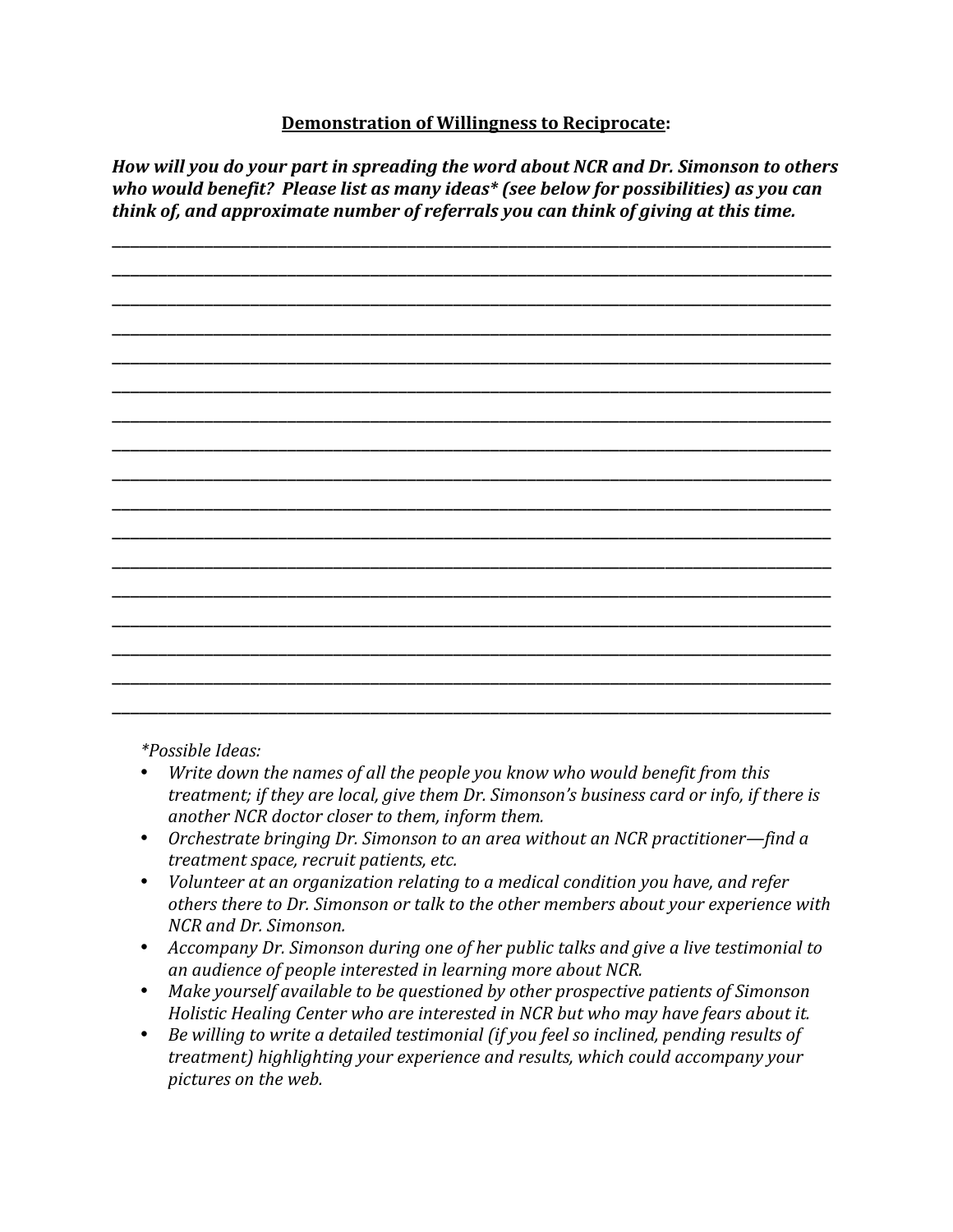# **Informed Consent to Partake in Dr. Simonson's NCR Case study program**

|          | I consent to allow Dr. Simonson to use me as a "case study" and use my<br>before/after NCR pictures and videos as well as key elements of my medical                                                                                                                                                                                                                                                                                                                                                                                                                                                                                                                                                                                                                                                                                                           |
|----------|----------------------------------------------------------------------------------------------------------------------------------------------------------------------------------------------------------------------------------------------------------------------------------------------------------------------------------------------------------------------------------------------------------------------------------------------------------------------------------------------------------------------------------------------------------------------------------------------------------------------------------------------------------------------------------------------------------------------------------------------------------------------------------------------------------------------------------------------------------------|
| Initials | history for educational and promotional purposes. These become property of<br>Simonson Holistic Healing Center and may be used in a number of ways—on the web,<br>as a part of educational talks, and possibly shared with prospective patients of<br>Simonson Holistic Healing Center. Dr. Simonson promises to use these with utmost<br>professionalism and will not misconstrue or exaggerate any of the data. However, if<br>you do not agree with the way in which your data is being used, you may request in<br>writing to Simonson Holistic Healing Center for changes to be made in the way they<br>are presented. Recognize that these changes will be made at the discretion of<br>Simonson Holistic Healing Center, but always with your best interests in mind. If an<br>agreement cannot be reached, you agree to legal mitigation if necessary. |
| Initials | How would you like to be addressed in the case study? Please check one of the<br>following (note: you may change your choice at any point in the program).                                                                                                                                                                                                                                                                                                                                                                                                                                                                                                                                                                                                                                                                                                     |
|          | $\Box$ I would like to go by my first name (preferred).<br>$\Box$ I would like to remain anonymous and be assigned (or choose) a pseudonym.                                                                                                                                                                                                                                                                                                                                                                                                                                                                                                                                                                                                                                                                                                                    |
|          | I recognize that my condition may take more than one series of NCR to resolve or lead                                                                                                                                                                                                                                                                                                                                                                                                                                                                                                                                                                                                                                                                                                                                                                          |
| Initials | to significant results, and may also require more therapies than just NCR. Therefore,<br>to make a truly valuable case study, more than one series may be required. If a<br>valuable case study cannot be made from one series, I consent to complete the<br>entire program as prescribed by Dr. Simonson. Mutual agreement will be made<br>regarding total cost of this program, and will be decided on after one series of<br>treatment.                                                                                                                                                                                                                                                                                                                                                                                                                     |
|          | If I decide to quit prior to completion of the program prescribed by Dr.                                                                                                                                                                                                                                                                                                                                                                                                                                                                                                                                                                                                                                                                                                                                                                                       |
| Initials | Simonson and before valuable case study results are attained, I may be responsible<br>for paying in full for services rendered up until that point, or reciprocating in some<br>other way (this decision will be made at Dr. Simonson's discretion).                                                                                                                                                                                                                                                                                                                                                                                                                                                                                                                                                                                                           |
|          | I recognize that the percentage of the program that is paid for will be                                                                                                                                                                                                                                                                                                                                                                                                                                                                                                                                                                                                                                                                                                                                                                                        |
| Initials | determined by Dr. Simonson after a discussion of this application, and may be<br>mutually modified on an ongoing basis pending my financial status, progress with<br>treatments, and willingness to reciprocate and demonstrated follow-through.                                                                                                                                                                                                                                                                                                                                                                                                                                                                                                                                                                                                               |
| Initials | I consent to pay for other services (i.e. medicines or supplements, or referrals to<br>other health care practitioners) that Dr. Simonson deems as necessary or<br>essential for my health and for the successful resolution of my medical condition(s).<br>These may be factored into the total cost of the program.                                                                                                                                                                                                                                                                                                                                                                                                                                                                                                                                          |
| Initials | I agree to do my best in spreading the word about NCR and Simonson Holistic<br>Healing Center, and I recognize that the exchange must be reciprocal in order to<br>warrant free or significantly discounted services from Simonson Holistic Healing                                                                                                                                                                                                                                                                                                                                                                                                                                                                                                                                                                                                            |